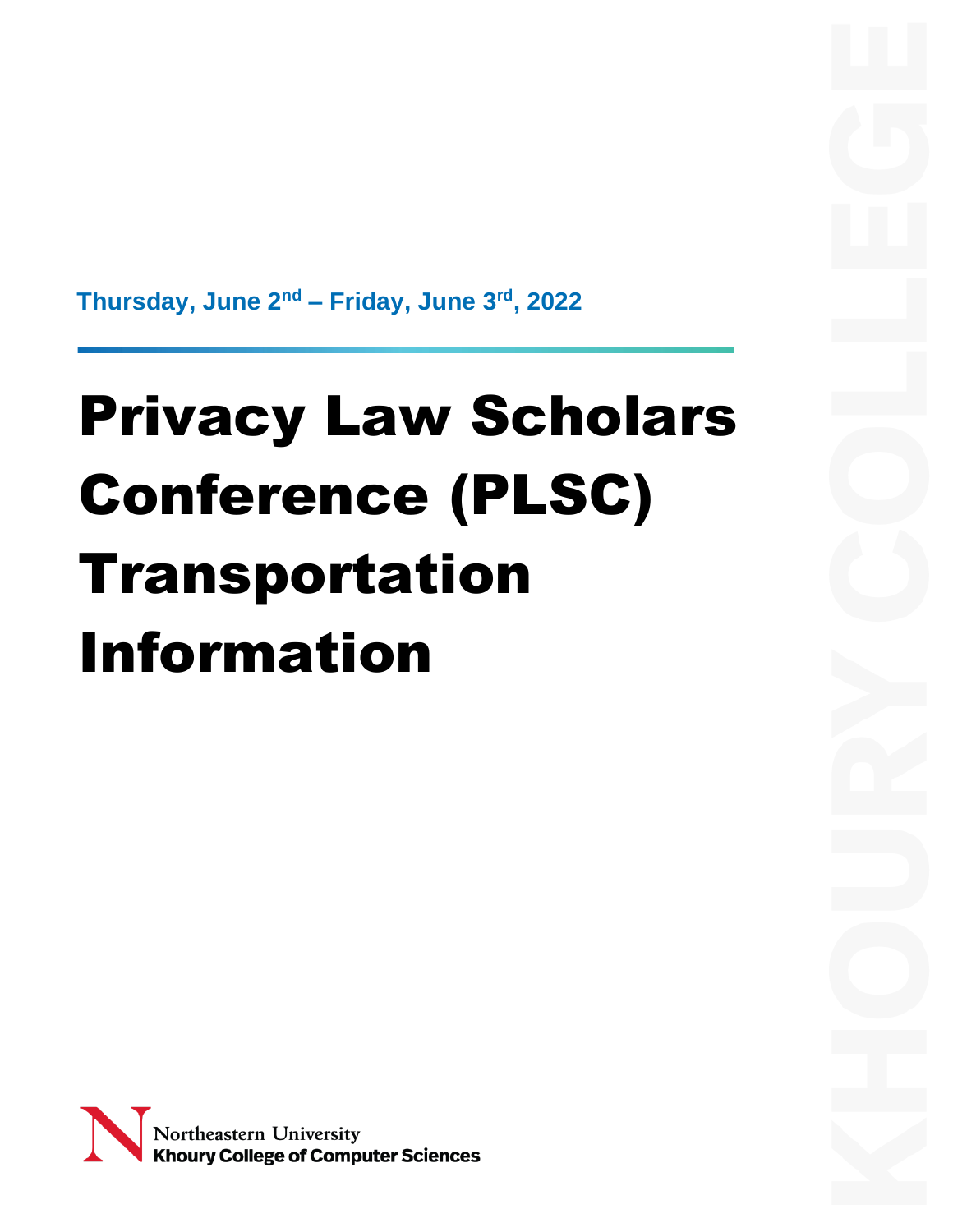## Transportation Information

**Location:** ISEC Building, Northeastern University **Address:** 805 Columbus Ave, Boston, MA, 02120



### ISEC Location:

The ISEC Building is located on Columbus Avenue on the East side of Campus. It is easily accessible from Columbus Ave or the pedestrian bridge which connects the east and west sides of campus. You can find more resources about the ISC building [here.](https://www.northeastern.edu/isec/)

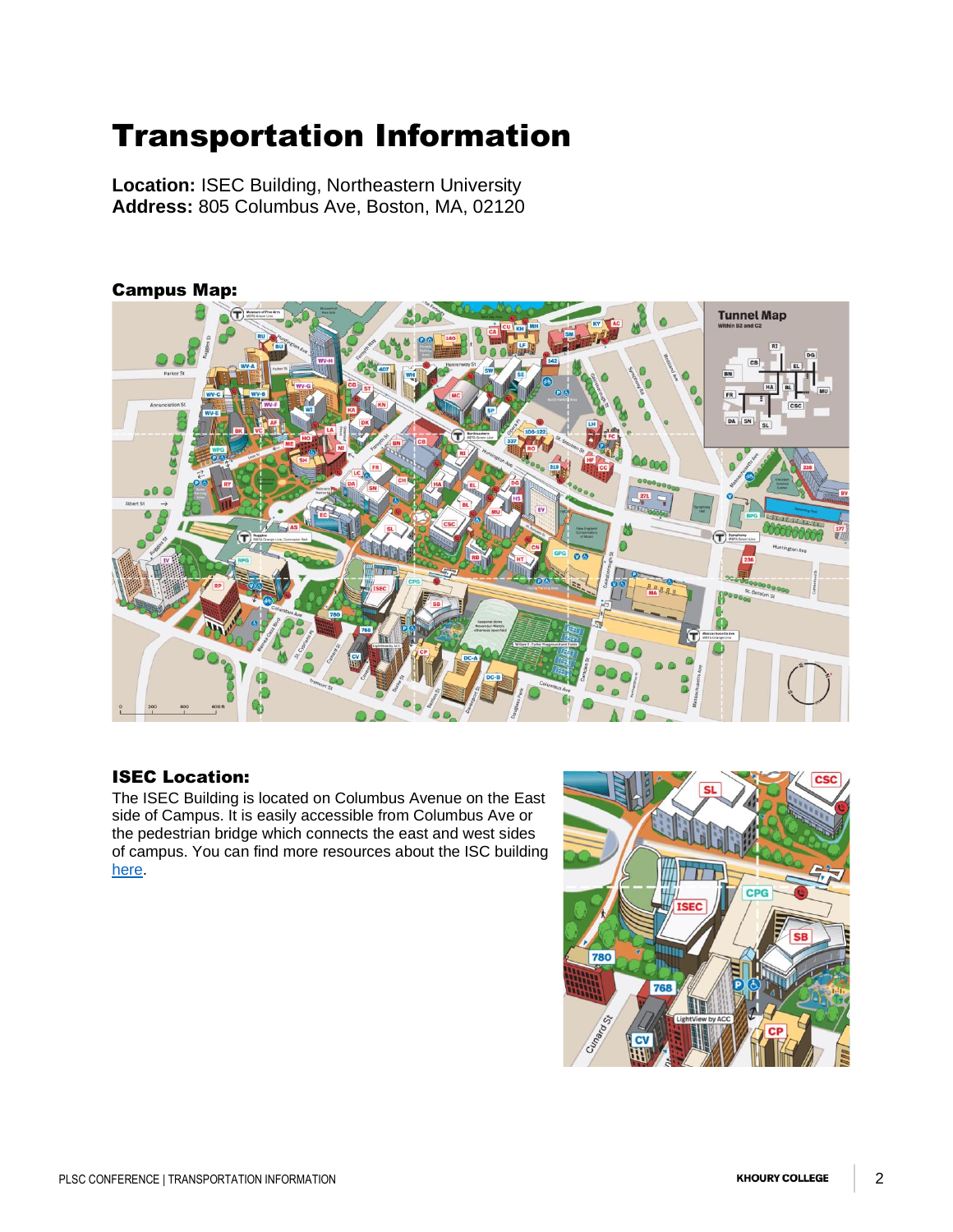### Train Stations:

There are four train stations located on campus all of which are within walking distance of the ISEC building. The stations are labeled on the campus map above.

**The Green Line:** The closest Stop to ISEC from the Green Line is the Northeastern University stop. The Northeastern stop is located towards the center of campus. There is another Green Line stop on campus called Symphony which is located on the northwest side of campus. The Green Line goes downtown with major stops at the Prudential Center, Copley, Government Center, and North Station. Other Branches of the Green Line take passengers east bound, to Boston College, Boston University, and Brookline/Newton.

**Orange Line:** The closest Stop to ISEC from the Orange Line is the Ruggles Station which is on the south east corner of campus and is the closest stop to the ISEC building. There is another Orange Line stop which is the Massachusetts Ave station is also fairly close to ISEC, located on the north east side of campus on Massachusetts Ave, just off Columbus Ave. The Orange Line also goes downtown with major stops at Back Bay, Downtown Crossing, State Street, and North Station. For a more in-depth guide into the Boston MBTA, and to plan your transportation ahead of time click [here.](https://www.mbta.com/schedules/subway)

### Uber/Lyft:

Uber and Lyft rides are easy to find and commonly used in Boston. Ride Shares can pick up passengers nearly anywhere on campus aside from Huntington Ave. The best places to call a Ride Share on campus are on Columbus Ave, as there is room for cars to double park while waiting for passengers. Either side of Ruggles Station on Forsyth St or Columbus Ave, just outside of International Village is also a great option. On the image to the right, the arrow indicates the two sides of Ruggles station which are locations for Ride Share drop offs and pickups. To book a ride ahead of time click [here.](https://www.uber.com/global/en/cities/boston/)

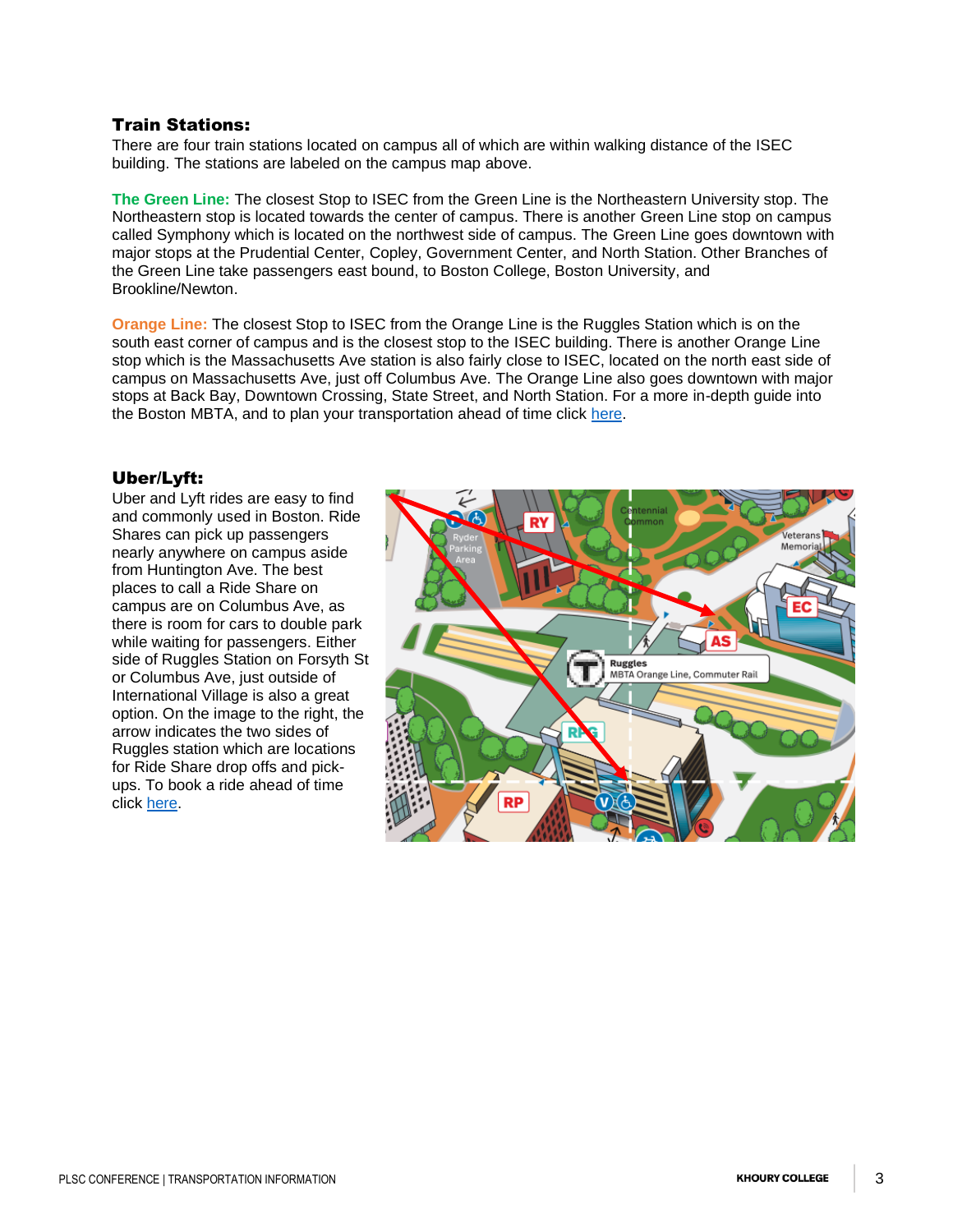## Hotels:

### The Colonnade:

**Address:** 120 Huntington Avenue, Boston MA, 02116

**Walking Directions to Campus:** Located less than a half of a mile from campus, The Colonnade is easily within walking distance of campus -- simply walk west on Huntington Ave, take a left on Massachusetts Ave, then a right on Columbus Ave. The walk is roughly 15 to 20 minutes to ISEC.

**MBTA Directions to Campus:** Alternatively, residents can take the nearby **Orange Line** from the Back Bay stop to Ruggles station and walk to ISEC. Residents could also walk to the station at Copley Square and take the **Green line** outbound for two stops to the Northeastern University stop and walk to ISEC from there. The train will take roughly 20 minutes.

**Uber/ Driving Directions:** The drive from The Colonnade to ISEC takes around 5 minutes depending on traffic. You can find more information about The Colonnade [here.](https://www.colonnadehotel.com/)

#### Boston Marriott Copley

**Address:** 110 Huntington Avenue, Boston MA, 02116

**Walking Directions to Campus:** Like The Colonnade, the Marriott Copley is located less than a half of a mile from campus and is easily within walking distance of campus -- simply walk west on Huntington Ave, take a left on Massachusetts Ave, then a right on Columbus Ave. The walk is roughly 15 to 20 minutes to ISEC.

**MBTA Directions to Campus:** Alternatively, residents can take the nearby **Orange Line** from the Back Bay stop to Ruggles station and walk to ISEC. Residents could also walk to the station at Copley Square and take the **Green line** outbound for two stops to the Northeastern University stop and walk to ISEC from there. The train will take roughly 20 minutes total.

**Uber/ Driving Directions:** The drive from the Boston Marriot Copley to ISEC takes around 5 minutes depending on traffic. You can find more information on the Marriott Copley [here.](https://www.marriott.com/en-us/hotels/bosco-boston-marriott-copley-place/overview/)

### Hilton Boston Back Bay

**Address:** 40 Dalton Street, Boston MA, 02116

**Walking Directions to Campus:** Located less than a half of a mile from campus, the Hilton Back Bay is easily within walking distance of campus -- simply walk south on Belvidere St, take a right on Huntington Ave, then a left on Massachusetts Ave, then a right on Columbus Ave. The walk is roughly 15 to 20 minutes to ISEC.

**MBTA Directions to Campus**: The closest stop to Hilton Back Bay is the Symphony station which is located on the northeast corner of campus thus taking the train from the Hilton is not recommended. We suggest either walking or taking an Uber or Taxi. The train will take roughly 25 minutes depending on what stop.

**Uber/ Driving Directions:** The drive from the Hilton Back Bay to ISEC takes around 5 minutes depending on traffic. You can find more information on the Hilton Boston Back Bay [here.](https://www.hilton.com/en/hotels/bosbhhh-hilton-boston-back-bay/)